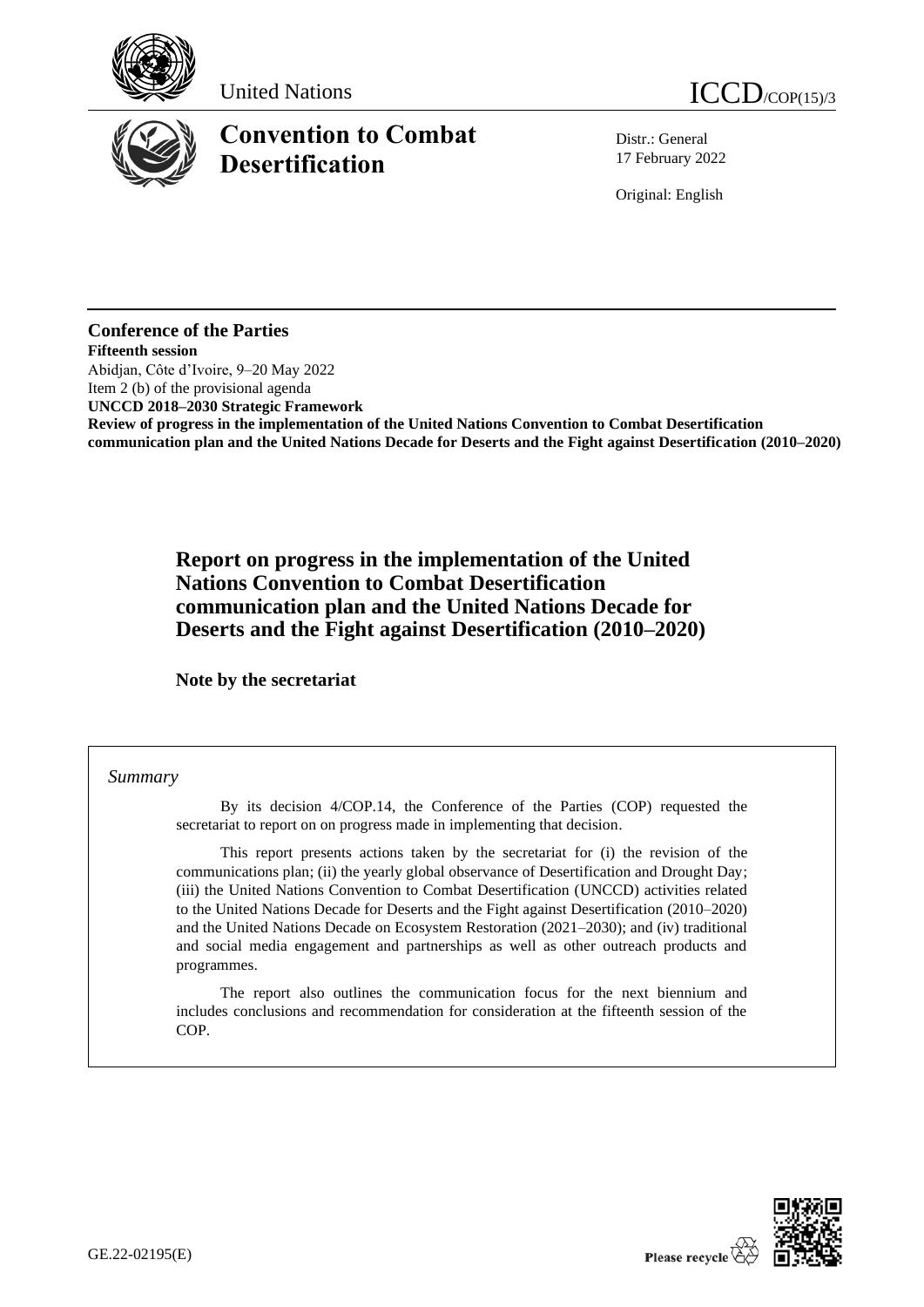# Contents

|     |    |                                                                         | Paragraphs | Page           |
|-----|----|-------------------------------------------------------------------------|------------|----------------|
| Ι.  |    |                                                                         | $1 - 2$    | 3              |
| П.  |    |                                                                         | $3 - 61$   | 3              |
|     | A. |                                                                         | $4 - 9$    | 3              |
|     | B. |                                                                         | 10         | $\overline{4}$ |
|     |    |                                                                         | $11 - 19$  | 4              |
|     | D. |                                                                         | $20 - 29$  | 5              |
|     | Е. | United Nations Decade for Deserts and the Fight against Desertification | $30 - 38$  | 7              |
|     | F. | United Nations Decade on Ecosystem Restoration (2021–2030)              | $39 - 41$  | 9              |
|     | G. |                                                                         | $42 - 61$  | 9              |
| Ш.  |    |                                                                         | $62 - 65$  | 12             |
| IV. |    |                                                                         | 66         | 13             |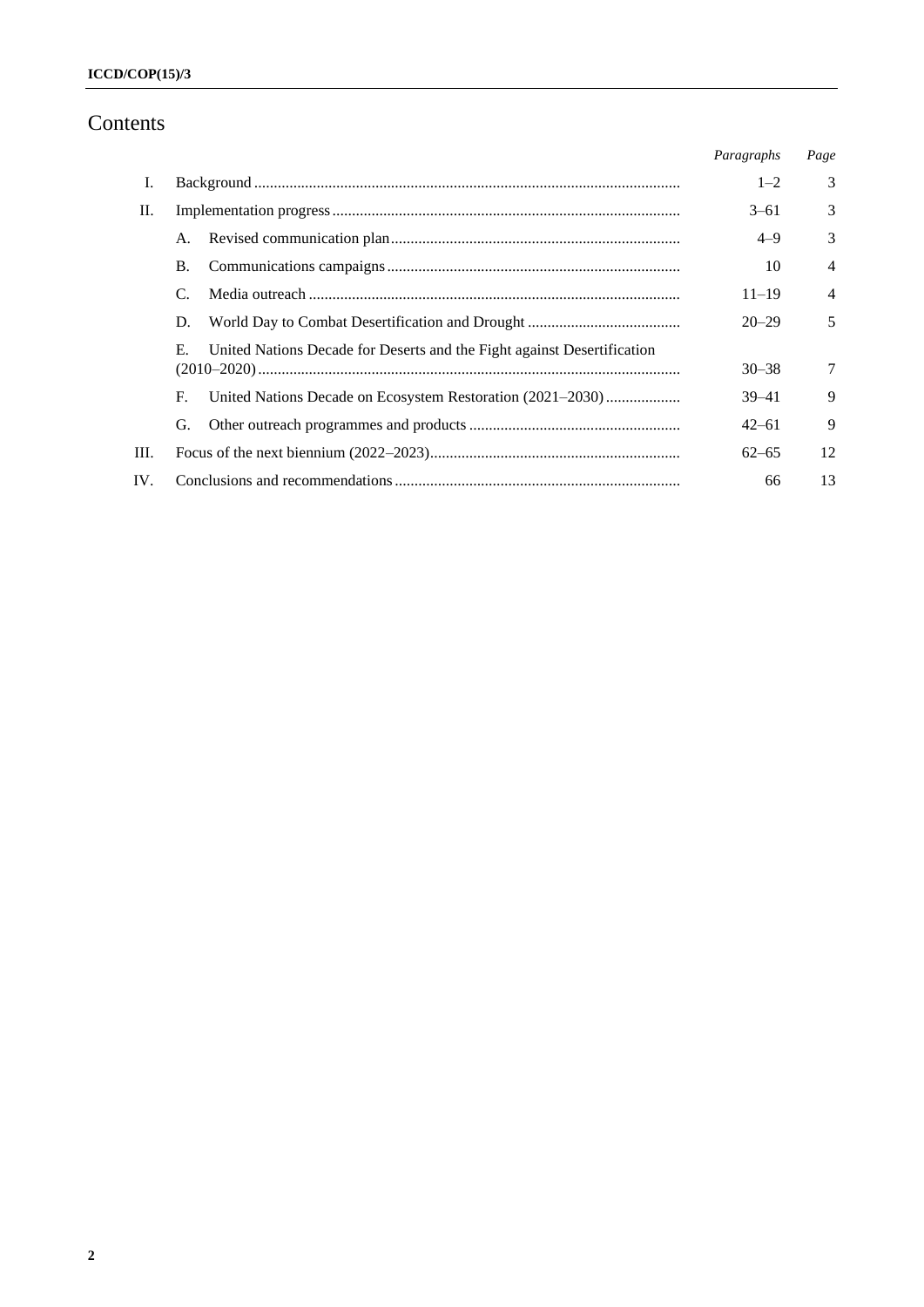# **I. Background**

1. By decision 4/COP.14, Parties requested the secretariat to review the communication plan and base it on the UNCCD 2018–2030 Strategic Framework; build on experience in observing the United Nations Decade for Deserts and the Fight against Desertification (2010–2020) by identifying and developing possible activities to actively contribute to the implementation of the United Nations Decade on Ecosystem Restoration (2021–2030); and achieve broader geographic reach and information dissemination by enhancing media engagement and developing partnerships with media organizations. Parties also requested the secretariat to raise the profile of the UNCCD outreach programmes, develop online and multimedia content and build communications capacity for relevant staff to strengthen support for the communications activities.

2. This document outlines the work done on (i) the revised communication plan and the results achieved with the yearly global observance of the Desertification and Drought Day; (ii) the UNCCD activities related to the United Nations Decade for Deserts and the Fight against Desertification (2010–2020) and the United Nations Decade on Ecosystem Restoration (2010–2030); and (iii) media outreach and partnerships. The document also contains an outline of the activities developed by the secretariat related to the UNCCD outreach programmes and products, including, inter alia, the Land for Life programme, online communications and youth engagement.

## **II. Implementation progress**

3. Over the reporting period, the secretariat has made good progress in increasing awareness about the objectives of the Convention in support of its implementation through the use of traditional and social media, flagship outreach programmes and campaigns, and knowledge-sharing platforms. The strategic process around UNCCD branding, digital strategy, the website and campaigns conducted in 2021 have laid strong foundations for the Convention's future communications activities and will be rolled out in the next biennium.

## **A. Revised communication plan**

4. In response to Parties' requests, the secretariat has led a strategic process to align its communication plan to be consistent with the UNCCD 2018–2030 Strategic Framework.

5. The secretariat worked with a reputable branding agency in 2021 on four key areas: (a) a review and re-alignment of the UNCCD brand to the UNCCD 2018–2030 Strategic Framework; (b) development of a UNCCD digital strategy; (c) a re-design of the UNCCD website; and (d) a re-design of various communication campaigns, including on the fifteenth session of the Conference of the Parties (COP 15), the 2022 Desertification and Drought Day and UNCCD flagship programmes, including the second edition of the Global Land Outlook (GLO), the Drought Initiative and the Great Green Wall Initiative.

6. The re-branding exercise was developed following a comprehensive review and analysis of the Convention's policy documents and decisions, a thorough audit of communications products and social media channels, over 50 in-depth stakeholder interviews and several workshops with senior management and staff.

7. Based on an independent analysis of these outcomes, the secretariat, guided by experts from the branding agency, developed a new and positive UNCCD brand platform and core narrative, identified the Convention's most strategic target audiences and developed a general messaging framework to guide communications with each of these audiences. Furthermore, the process identified a new tagline for the Convention – 'United for Land' – which unites stakeholders around a global vision.

8. Based on the analysis of the social media channels and the proposed messaging framework, the secretariat developed a digital strategy, which includes an annual editorial calendar to guide outreach through relevant channels. Each of the UNCCD's social media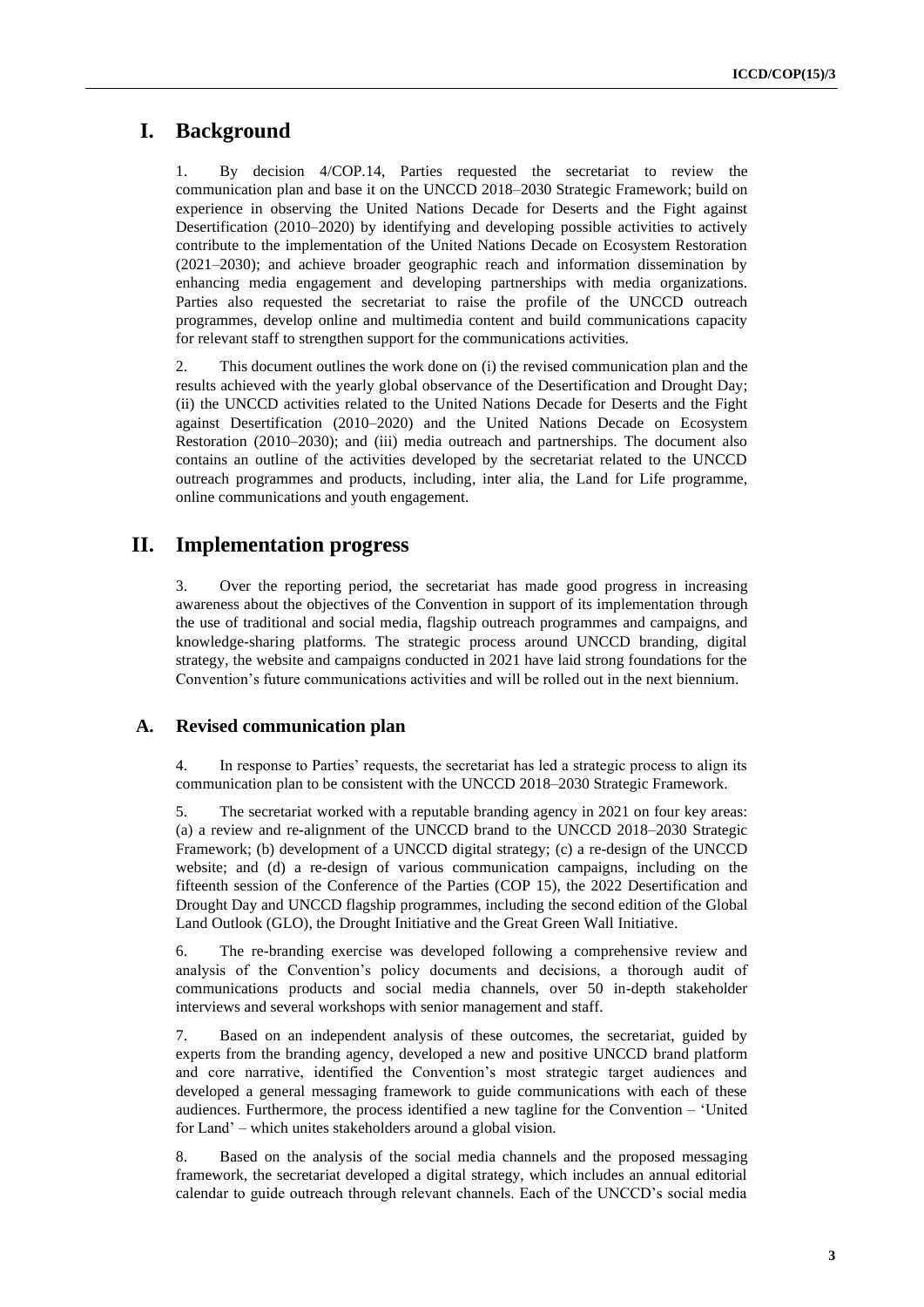channels will be aligned with the new UNCCD brand, a consistent and identifiable look and feel that reflects the needs of each channel's target audiences.

9. The re-design of the UNCCD website was informed by an extensive assessment of the status of the Convention's digital ecosystem and audience needs. The assessment was conducted through an online survey and in-person interviews with representatives of UNCCD Parties, senior management and staff, and policymakers. The new website is designed around a broader and more holistic digital approach that puts audience interaction front and centre and connects emotionally with the audience. This was achieved by, inter alia, providing varied, high-quality and engaging content and communicating with one voice; presenting a unified, comprehensive and coherent digital presence; improving the search experience that is built on a unified taxonomy; making the term "land" a key part of the information architecture; and using a web analytics dashboard to gauge audience engagement. The redesigned website integrates the former UNCCD Knowledge Hub and all information contained within, and will be further developed as part of the future data and knowledge portal.

## **B. Communications campaigns**

10. Building on the lessons learned from recent outreach events and the strategic review of the communication plan, the secretariat and the Global Mechanism have designed three outreach campaigns to increase stakeholder engagement to be carried out in 2022, namely:

(a) The launch of the second edition of the GLO in March/April is set up as a campaign to inform the decision-makers and the public of the importance and potential of land restoration activities globally and strengthen political commitment towards the achievement of land degradation neutrality (LDN) vision and targets;

(b) The Drought Initiative campaign will raise awareness about the progress Parties to the Convention have made to pre-empt drought disasters and scale up the visibility of this year's Desertification and Drought Day;

(c) The Great Green Wall campaign will sustain and ramp up the growing international support for the Wall and motivate the uptake of local actions by increasing the transparency and accountability of financial flows and better coordination among international actors. The launch of the refreshed campaign narrative and visual assets took place at a high-level event held during Expo 2020 in Dubai, held in February 2022.

## **C. Media outreach**

11. The period under review marked the first time that the UNCCD secretariat received more interview requests than it solicited from the media. It could be partially explained by the increased attention to environmental issues due to COVID-19 and the pandemic coinciding with the start of the United Nations Decade on Ecosystem Restoration (2021– 2030), as well as UNCCD's work in increasing collaboration with the other Rio conventions (Convention on Biological Diversity (CBD) and United Nations Framework Convention on Climate Change (UNFCCC)).

12. During the period under review, activities and issues under the UNCCD mandate were featured in a wide range of mainstream media. These include The Africa Report, Al Jazeera, British Broadcasting Corporation, Canal+ Afrique, China Global Television Network, Deutsche Welle, Euronews, The Guardian, Jeune Afrique, Le Monde, New Scientist, New York Times, Project Syndicate, Reuters and Xinhua News Agency. The secretariat received interview requests from some of the world's largest global and/or regional radio and television networks that broadcast in Chinese, English, French and Spanish. Most requests came from media organizations that have experience with the Convention, but some large English and French media organizations that rarely covered the work of the Convention previously made repeated requests in 2020–2021.

13. The greatest demand for interviews and coverage occurred during key events associated with the Convention's work. UNCCD COPs are the most in-demand events,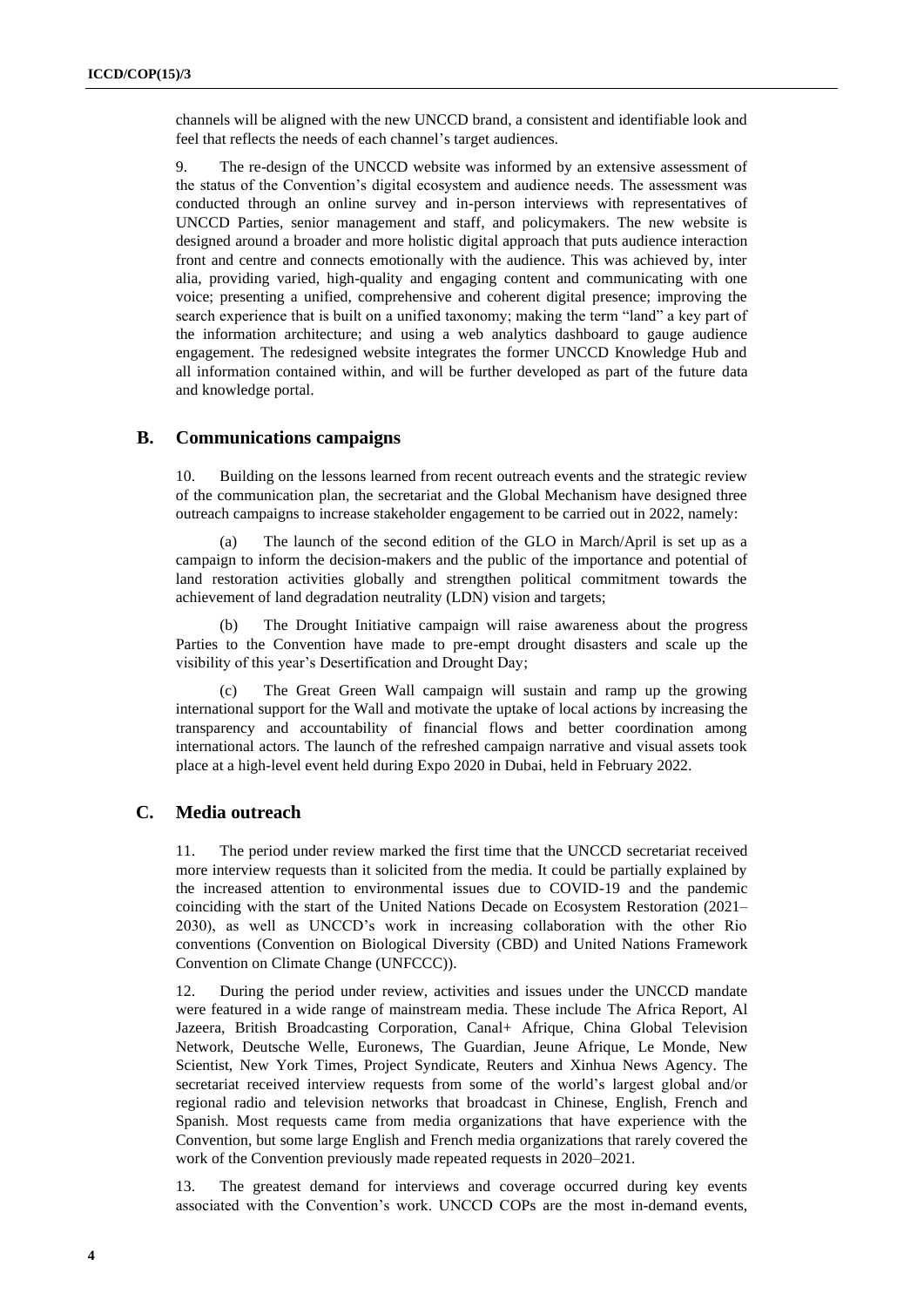followed by Desertification and Drought Days, the launch of substantive reports and, in the last biennium, UNFCCC COP 26. For example, COP 14 reached an estimated 4.4 billion people in over 100 countries through more than 270 articles. The secretariat tracked more than 120 media reports in 62 countries around the 2021 Desertification and Drought Day compared to 50 countries around the same event in 2020.

14. Requests focused on topics relating to land and climate change (such as food and land restoration), drylands, drought, and locations where Africa's Great Green Wall has been built and examples of similar at-scale initiatives. The media materials use facts and data from key UNCCD publications, such as the first edition of the GLO, Science-Policy Interface reports, as well as the Intergovernmental Panel on Climate Change (IPCC) reports published in 2019 and 2021, respectively.

15. The use of better monitoring tools around COP 14 shows that UNCCD media outreach may be a lot higher than previously estimated. The tracking of media coverage currently relies on publicly available search tools and may not be comprehensive. Going forward, investing in media monitoring to ensure a data-driven approach is vital.

16. To strengthen outreach through traditional media, the secretariat conducted a twoday media training for 12 staff, including managers and experts, on COP 15 thematic issues, the 2022 Desertification and Drought Day and outreach campaigns under development.

17. To unlock media markets in Central Asia and the Russian Federation, the secretariat researched and created a database of 70 Russian-speaking journalists in 2020. One of the two media trainings in 2021 focused on the growing challenge of drought in Central Asia and resulted in the publication of four articles. Support from a Russian-speaking regional media expert/influencer with established media networks led to the release of a TV special, two radio programmes, four newspaper articles and an online lecture featuring the work of UNCCD. The second training, planned for the launch of the GLO regional reports, will benefit from the lessons learned from these experiences. It is also informing the approach to the training of journalists in the lead-up to COP 15.

18. The secretariat worked with Deutsche Welle, the world's second largest broadcast network, to mobilize youth (see details below). Deutsche Welle helped to publicize the youth webinars in multiple languages, co-host and co-moderate events, re-stream regional events and disseminate land use technologies and innovations in demand by young people.

19. Building on past collaboration, the secretariat worked with the Global Strategic Communications Council (GSCC) for the launch of the Great Green Wall Report. GSCC publicized the event, reached out to key journalists and provided advice and support in the development of required UNCCD briefing and resource materials.

## **D. World Day to Combat Desertification and Drought**

20. Declared by the United Nations General Assembly in 1995, the World Day to Combat Desertification and Drought (also referred to as Desertification and Drought Day) is observed every year on 17 June to promote public awareness of international efforts to combat desertification.<sup>1</sup> This report covers the Day's observance activities since the last activity reported in document ICCD/COP(14)/4, namely for the years 2020 and 2021, as well as information about the upcoming 2022 Desertification and Drought Day.

### **1. 2020 Desertification and Drought Day – "Food. Feed. Fibre"**

21. The 2020 Day's theme, "Food. Feed. Fibre", focused on changing public attitudes to the leading driver of desertification and land degradation. Against the backdrop of the COVID-19 pandemic, the Day drew global attention to humanity's reliance on land for well-being and health. 2

<sup>&</sup>lt;sup>1</sup> United Nations General Assembly resolution 49/115.

<sup>&</sup>lt;sup>2</sup> Related links: 2020 Desertification and Drought Day: [<https://www.unccd.int/actions17-june-](https://www.unccd.int/actions17-june-desertification-and-drought-day/2020-desertification-and-drought-day)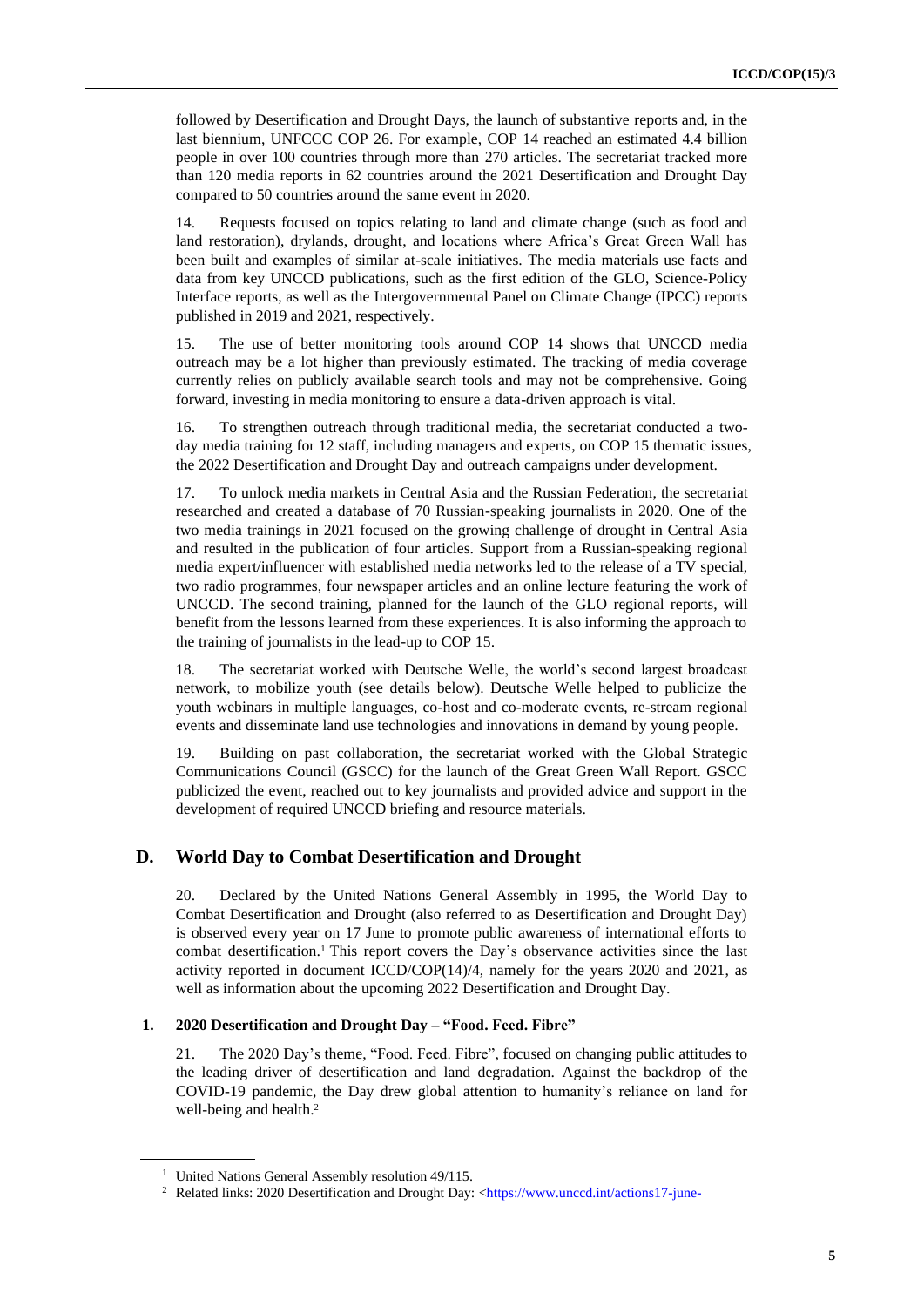22. The global observance was hosted by the Republic of Korea and organized entirely online due to the COVID-19 pandemic. A 12-hour programme included varied content: a talk show, a music concert, short videos produced for the occasion, film screenings, video messages, cooking demonstrations and panel discussions, all related to the theme. All six UNCCD Land Ambassadors have taken part in the programme with different roles. The highlight of the programme was the ministerial panel discussion "Is it time for a social contract for nature?", which was viewed live by over 5,600 people around the world.

23. The observance programme was livestreamed via Facebook, Twitter, YouTube and the UNCCD website. Over 67 million people have been reached through social media. One million people actively participated in the observance event (through the public shares, likes and comments). Video messages were received from the 74<sup>th</sup> President of the United Nations General Assembly, the United Nations Secretary-General, UNCCD focal point ministers, and heads of agencies from CBD, the Food and Agriculture Organization of the United Nations (FAO), the International Fund for Agricultural Development, the International Renewable Energy Agency, International Union for Conservation of Nature, UNFCCC, the United Nations Development Programme (UNDP), the United Nations Environment Programme (UNEP), and the World Wide Fund for Nature (WWF International). The event was also reported in over 50 countries in 185 print articles as well as on radio and television, and in multiple languages. Over 110 governmental, intergovernmental and civil society organizations (CSOs) sent their observance event reports to the secretariat, presenting a diverse mix of engaging activities such as music and cultural performances, art contests, social media challenges, youth forums, virtual training and neighbourhood clean-ups.

### **2. 2021 Desertification and Drought Day – "Restoration. Land. Recovery."**

24. Under the slogan "Restoration. Land. Recovery.", the 2021 Day sent a message around the world that investing in activities that protect and restore land and ecosystems will boost the recovery from COVID-19 for communities, countries and economies worldwide.<sup>3</sup>

25. The global observance was hosted by Costa Rica and organized entirely online due to the COVID-19 pandemic. At a virtual High-level Forum hosted by President Mr. Carlos Alvarado Quesada of Costa Rica, ministers from Algeria, Botswana, Iceland, Peru, Republic of Korea, and Senegal reinforced the perspectives shared at the High-Level Dialogue on Desertification, Land Degradation and Drought convened by the President of the United Nations General Assembly three days earlier. The United Nations Secretary-General and the 75<sup>th</sup> President of the United Nations General Assembly sent messages to the Forum. Ms. Christiana Figueres, former Executive Secretary of the UNFCCC and founder of Global Optimism, moderated the session along with Minister of Environment and Energy for Costa Rica Ms. Andrea Meza Murillo.

26. Apart from the High-level Forum, there was a six-hour online programme on the Day, including a talk show produced and hosted by Costa Rica, musical concerts, short videos, films, video messages, panel discussions and a children's programme. Twenty-three high-level government and United Nations officials, civil society leaders and UNCCD Land Ambassadors sent congratulatory messages for the Day. The secretariat and the United Nations Office for Disaster Risk Reduction jointly launched the Global Assessment Report Special Report on Drought 2021. The observance programme was livestreamed via Facebook, Twitter, YouTube and the UNCCD website, and partially on United Nations Web TV, with a total of 18,792 viewers.

27. A related Desertification and Drought Day campaign, which ran from February to 17 June 2021, was an opportunity to link land issues to other major international Days, Decades and events of the year such as the aforementioned High-level Dialogue, the launch of the United Nations Decade on Ecosystem Restoration (2021–2030) and the Food

[desertification-and-drought-day/2020-desertification-and-drought-day>](https://www.unccd.int/actions17-june-desertification-and-drought-day/2020-desertification-and-drought-day).

<sup>&</sup>lt;sup>3</sup> Relevant links: 2021 Desertification and Drought Day: [<https://www.unccd.int/actions17-june](https://www.unccd.int/actions17-june-desertification-and-drought-day/2021-desertification-and-drought-day)[desertification-and-drought-day/2021-desertification-and-drought-day>](https://www.unccd.int/actions17-june-desertification-and-drought-day/2021-desertification-and-drought-day).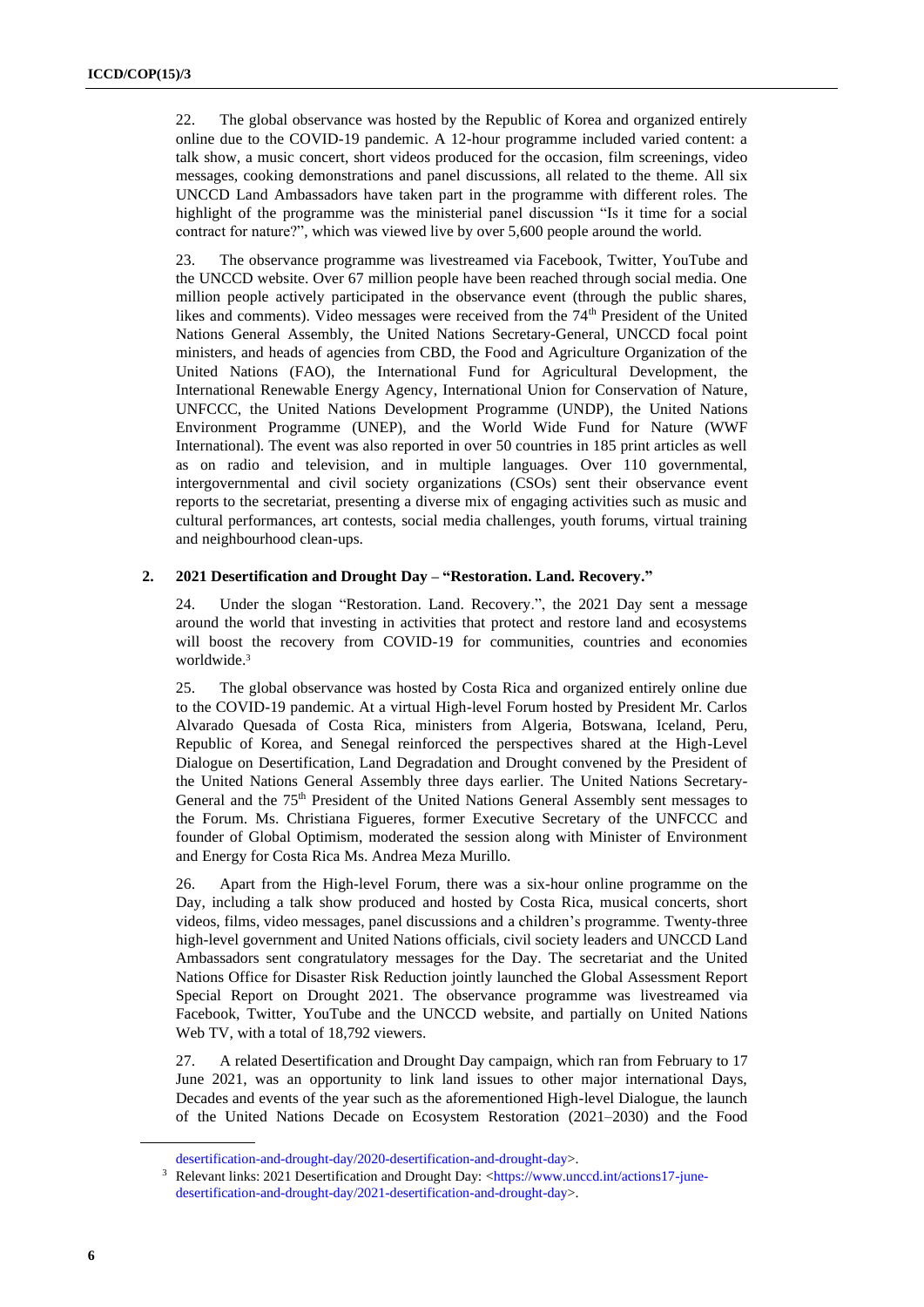Systems Summit. The campaign included the TikTok Land Hero Dance Challenge and the United Nations digital ambassador Elyx, who invited private companies to support 1 or more of the 12 targets under Sustainable Development Goal (SDG) 15.

28. The campaign and the 17 June event reached over 150 million people around the world through social media, with the direct engagement of 280,000 people. Numerous influencers and celebrities used the Day's hashtags to raise awareness. Media coverage reached nearly 707 million people in more than 60 countries. Over 100 governmental, intergovernmental and civil society organization sent their observance event reports to the secretariat, sharing a variety of celebration activities such as project and book launches, film screenings, exhibitions, art competitions and tree plantings.

#### **3. 2022 Desertification and Drought Day**

29. Preparations are underway for the 2022 Desertification and Drought Day, which will focus on the topic of drought preparedness and response and be closely aligned with the Drought Initiative campaign. The 2022 Day will focus on four key objectives, namely to:

(a) Help provide ordinary people with the tools they need to assess their current or potential future exposure to drought risk;

(b) Share durable solutions the international community is putting in place to ensure lives are no longer lost to drought;

(c) Give the public an opportunity to participate in actions that increase our collective resilience because every action, even small ones, counts; and

(d) Celebrate the progress countries are making and inspire each other to act now for the resilience of present and future generations.

## **E. United Nations Decade for Deserts and the Fight against Desertification (2010–2020)**

30. The United Nations Decade for Deserts and the Fight against Desertification (2010– 2020) provided a vital framework for partnerships and coordinated actions to raise awareness about the causes of and solutions to desertification/land degradation and drought (DLDD). Significant progress was achieved in this regard. <sup>4</sup> Among the top achievements of the decade are: increased awareness of the threats and impacts of DLDD; an expanded science and knowledge base; and the development of policies to guide action.

31. The Decade, led by a 13-member inter-agency task force brought attention to various issues, including desertification in the drylands, the impacts of drought, the importance of dry forests, and gender mainstreaming in the implementation of the Convention. They have also showcased actions on the ground through feature stories, images and videos. The activities carried out targeted scientists, policymakers, environmental activists and CSOs.

32. The Decade was launched at the 2nd International Conference on Climate, Sustainability and Development in Semi-arid Regions convened in Fortaleza, Brazil, in 2010, with additional regional launches in Africa (Kenya), Asia (Republic of Korea), Europe (United Kingdom of Great Britain and Northern Ireland) and North America (United States of America) as well as a ministerial event in the Republic of Korea. Decade partners mobilized stakeholders to make the Convention gender-responsive through Gender Days at COP 11, COP 12 and COP 13 and by publishing the thematic and briefing papers on gender and land rights. Two volumes of cases studies titled *Living Land* (2015) and *A Better World* (2018), featuring various kinds of land management. Human interest stories and short stories from around the world were captured in a book series titled *Land for Life.* 

<sup>4</sup> For the full report on the Decade, see United Nations General Assembly document A/75/190: [<https://digitallibrary.un.org/record/3885161?ln=en>](https://digitallibrary.un.org/record/3885161?ln=en).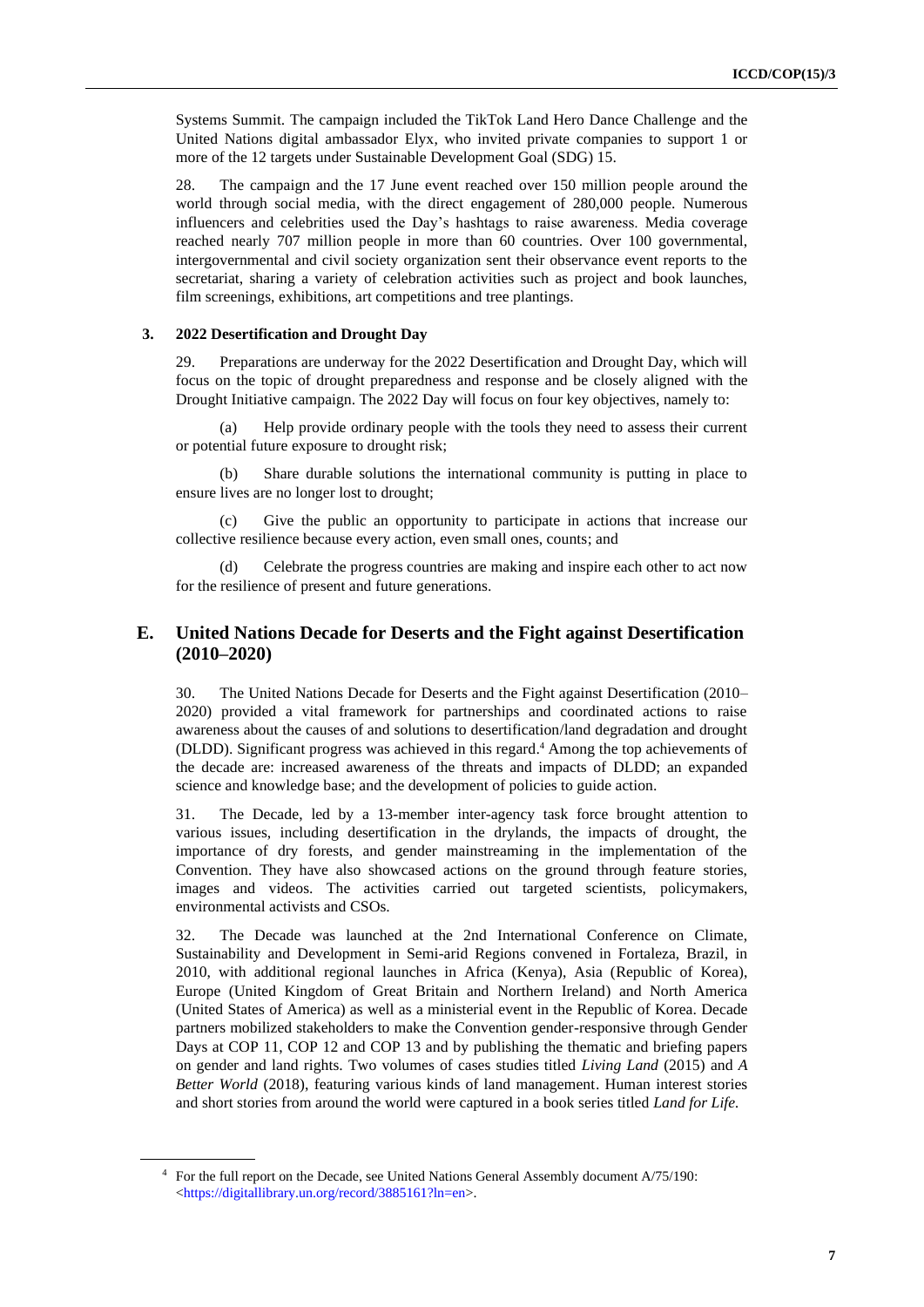33. Of particular significance is the public's demand for the solutions the Convention offers. In 2021, "conservation of forests and land" and "climate-friendly farming techniques" were two of the top three priorities identified by 1.2 million people polled in 50 countries in The Peoples' Climate Vote conducted in 2021 by UNDP. This signals a significant change in public sentiments compared to 2010. A survey carried out in 2010 showed that only 10 per cent of the 13,000 people from 18 countries polled listed desertification, drought, the spread of disease or flooding at the top of their climate change issues of concern.

34. Better science and data may have played a critical role in these changes. The decade saw the publication of major global studies. The cost-benefit analyses from the Economics of Land Degradation Initiative provided better, more accurate data. The international scientific community also published four major reports that have strengthened the global awareness and visibility of the Convention's issues: the assessment of land degradation and restoration by the Intergovernmental Platform on Biodiversity and Ecosystem Services; the atlas of desertification in the world by the Joint Research Centre of the European Commission; the special report on land and climate change by the IPCC; and the global goals and commitments for restoration from 2021 to 2030 compiled by the PBL <sup>5</sup> Netherlands Environmental Assessment Agency.

35. In accordance with United Nations General Assembly resolution A/RES/74/220, the President of the General Assembly, with the support of the Executive Secretary of the UNCCD, convened a High-level Dialogue to assess the progress made in the fight against DLDD and map the way forward in the light of the United Nations Decade for Deserts and the Fight against Desertification.<sup>6</sup> Due to the COVID-19 pandemic, the Dialogue, which was originally envisioned to take place in June 2020, was postponed to June 2021, taking place at the 75<sup>th</sup> session of the General Assembly.<sup>7</sup>

36. The Dialogue consisted of an opening segment, two panel discussions, a high-level plenary and a Call to Action. A spillover session to accommodate plenary statements was held on 2 July 2021. The participating Heads of State/Government, ministers, intergovernmental organizations, and representatives of the United Nations system and stakeholder entities engaged in the Dialogue via in-person presentations, pre-recorded statements or livestreams. Sixty-five Member States delivered statements during the plenary.

37. The Dialogue highlighted the need for urgent action at the highest levels to halt DLDD. The interventions from the participants demonstrated strong commitment to this aim and reaffirmed that addressing DLDD and achieving LDN are pathways to accelerate the achievement of the SDGs and build back better from the COVID-19 pandemic. A detailed summary of the Dialogue was presented by the President of the General Assembly.<sup>8</sup>

38. The achievements and heightened attention the Decade brought to the Convention shows the added value of such Decades in focusing global attention to an issue and fostering cooperation, coordination and synergies with key stakeholders. The LDN initiatives are relevant for ecosystem restoration considering they make up close to half of the goals and commitments for restoration earmarked for achievement by 2030. As such, the United Nations Decade on Ecosystem Restoration (2021–2030) presents an opportunity for UNCCD to both mobilize global action to achieve LDN and spotlight the Convention's significant contribution to solving the global challenges of climate change and biodiversity conservation.

<sup>5</sup> Planbureau voor de Leefomgeving.

<sup>6</sup> [<https://www.un.org/pga/74/event/high-level-dialogue-on-desertification-land-degradation-and](https://www.un.org/pga/74/event/high-level-dialogue-on-desertification-land-degradation-and-drought/)[drought/>](https://www.un.org/pga/74/event/high-level-dialogue-on-desertification-land-degradation-and-drought/).

<sup>7</sup> [<https://www.un.org/pga/75/event/high-level-dialogue-on-desertification-land-degradation-and](https://www.un.org/pga/75/event/high-level-dialogue-on-desertification-land-degradation-and-drought/)[drought/>](https://www.un.org/pga/75/event/high-level-dialogue-on-desertification-land-degradation-and-drought/).

<sup>8</sup> [<https://www.un.org/pga/75/2021/07/08/high-level-dialogue-on-desertification-land-degradation-and](https://www.un.org/pga/75/2021/07/08/high-level-dialogue-on-desertification-land-degradation-and-drought-10/)[drought-10/>](https://www.un.org/pga/75/2021/07/08/high-level-dialogue-on-desertification-land-degradation-and-drought-10/).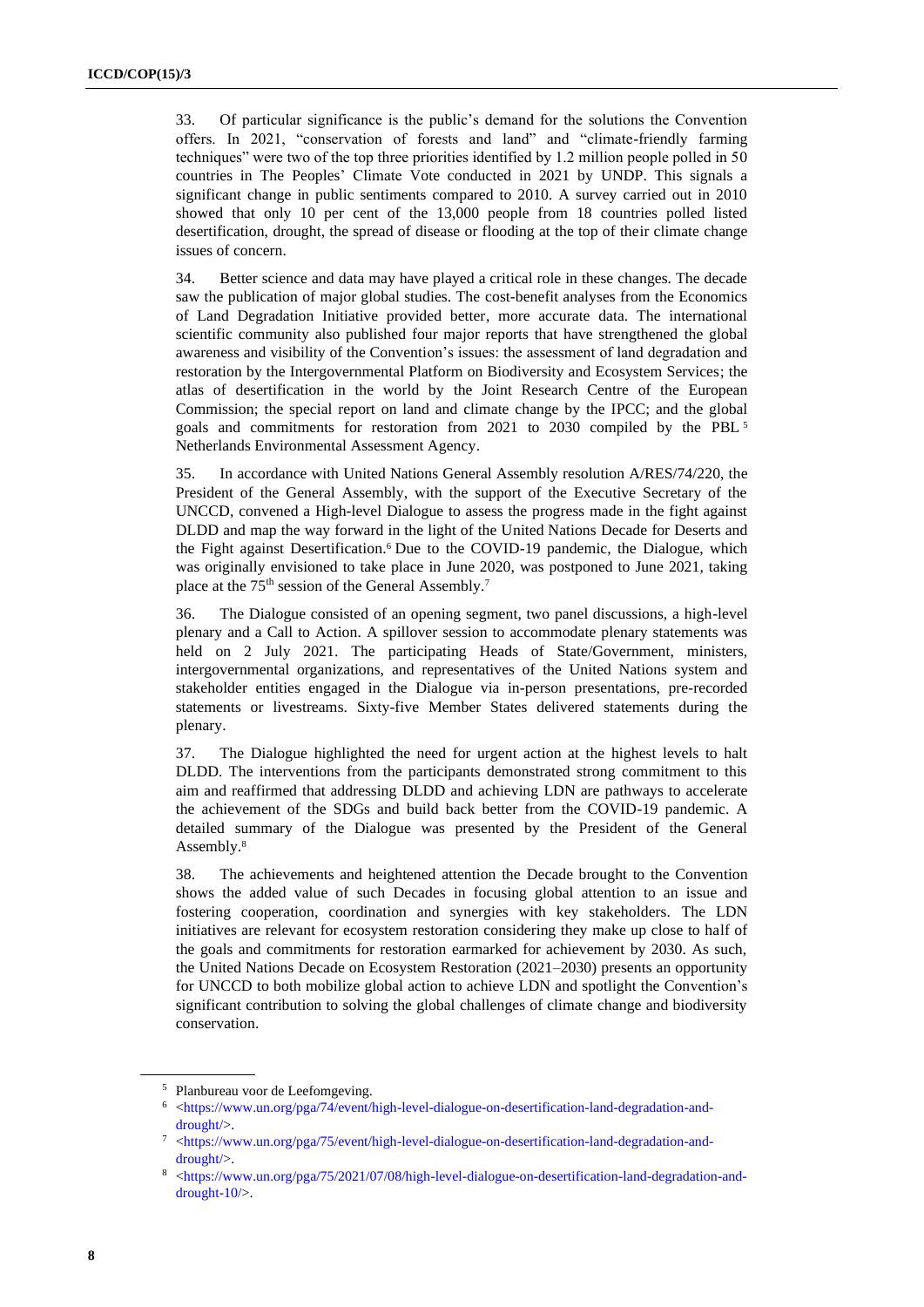## **F. United Nations Decade on Ecosystem Restoration (2021–2030)**

39. In March 2019, the United Nations General Assembly declared 2021–2030 as the United Nations Decade on Ecosystem Restoration, stressing "the need to step up efforts to tackle desertification, land degradation, erosion and drought" and "the need for cooperation, coordination and synergies in the work related to ecosystem restoration among relevant United Nations entities, according to their mandate". General Assembly resolution A/RES/73/284 invites the FAO and UNEP to lead the implementation of the Decade through a collaborative approach that includes, inter alia*,* the Rio convention secretariats.

40. At the launch of the United Nations Decade on Ecosystem Restoration (2021–2030), the UNCCD worked together with the World Overview of Conservation Approaches and Technologies (WOCAT) to launch a publication titled "Restoring Life to the Land – The Role of Sustainable Land Management in Ecosystem Restoration". The publication, which was prepared jointly by the UNCCD secretariat and WOCAT, illustrates how the sustainable land management (SLM) experience feeds directly into ecosystem restoration efforts as well as ecosystem maintenance. SLM has a central role in all eight ecosystems identified for the Decade through combating land degradation while generating multiple cobenefits including climate change mitigation, resilience, improved biodiversity and enhanced production. The publication contains examples of SLM practices, as well as the stories of the people who implemented them, for all eight ecosystems.

41. The three Rio conventions (CBD, UNCCD and UNFCCC) joined forces for the "Restoring balance with nature campaign" to ensure that protecting and restoring nature can help drive a green recovery and prevent future pandemics. The campaign was launched at the closing of the Nature for Life Hub event organized by UNDP on 6 October 2021. The campaign shared ideas with the public about how the actions of the three conventions impact not only the ecosystems, but also their everyday lives by creating a positive butterfly effect. Additional information on the United Nations Decade on Ecosystem Restoration, including cooperation with the Rio conventions, is contained in document ICCD/COP(15)/4 on partnerships.

## **G. Other outreach programmes and products**

### **1. Website and online communications**

42. UNCCD increased its outreach through online communications during the biennium as a key channel for raising awareness about the Convention's issues and impact, not least due to the impact of COVID-19. In-person meetings, such as press conferences, official meetings and global observances of Desertification and Drought Day, were converted into online or hybrid meetings held on different online platforms.

43. UNCCD's combined social media following currently stands at 200,000. The table below shows the increase in social media audiences as at 31 January 2022. The turn to online communications as well as the application of new outreach strategies during the Desertification and Drought Day played an important role, as has the engagement with youth.

| UNCCD social media addience change from April 2019 to January 2022 |                   |              |            |  |  |  |
|--------------------------------------------------------------------|-------------------|--------------|------------|--|--|--|
| Platform                                                           | <i>April</i> 2019 | January 2022 | % increase |  |  |  |
| Twitter followers                                                  | 18, 300           | 42,500       | 132%       |  |  |  |
| Facebook likes                                                     | 23,000            | 33.145       | 44%        |  |  |  |
| LinkedIn followers                                                 | $3,157$ (est.)    | 21,686       | 587%       |  |  |  |

Table

**UNCCD social media audience change from April 2019 to January 2022**

44. The Secretariat strengthened its capacity to produce podcasts and short videos to meet the global shift towards short, on-demand audiovisual materials. Over 100 video messages were produced with the UNCCD Executive Secretary, Deputy Executive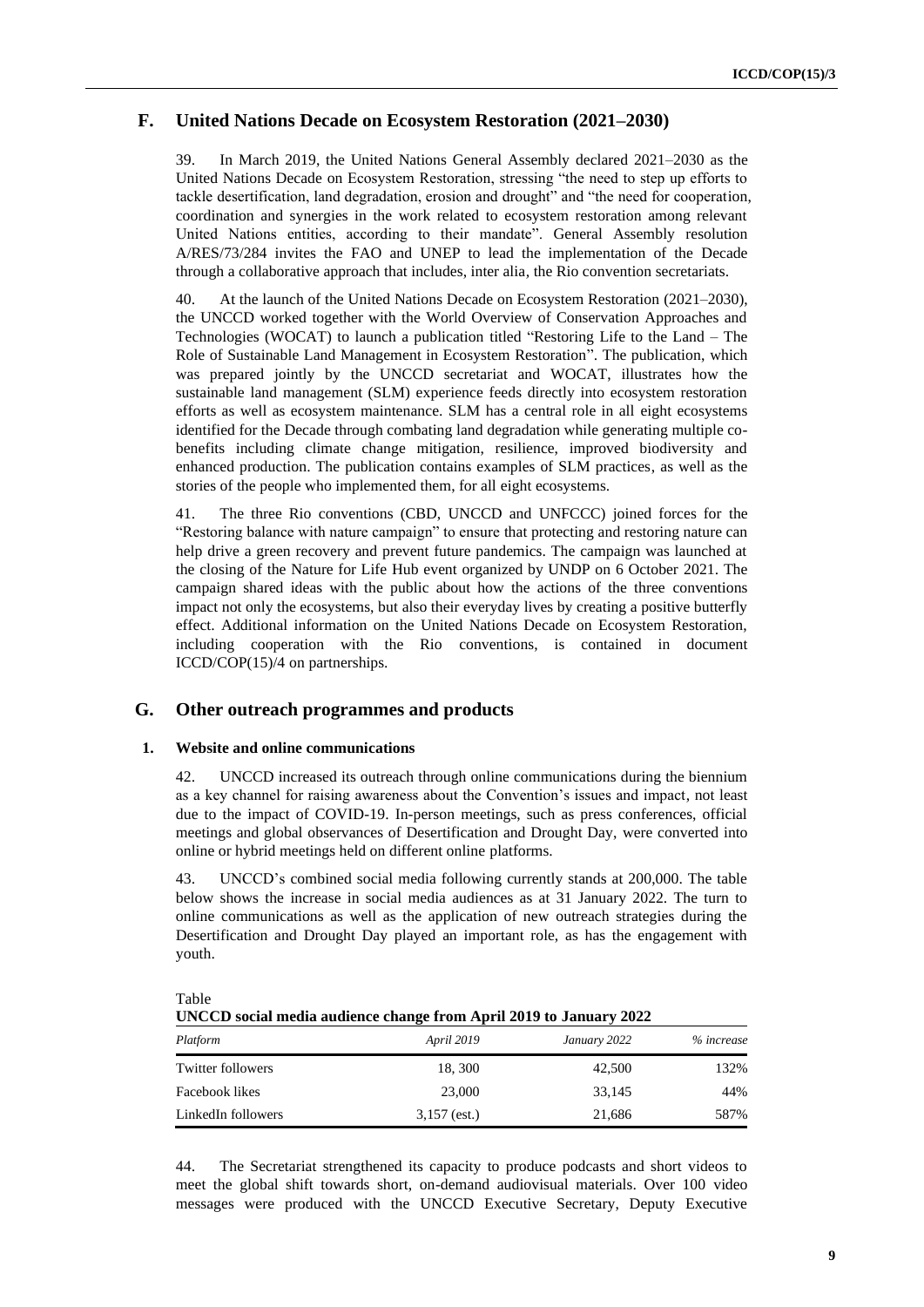Secretary, and relevant staff members of the secretariat and the Global Mechanism in response to partners' requests, ranging from international and regional forums and conferences to United Nations observance days. One of the most popular videos was a conversation between the UNCCD Executive Secretary and Land Ambassador and Senegalese musician Baaba Maal (over 12,000 views). A series of podcasts titled Good Land Stewardship for Present and Future Generations was produced between October 2020 and December 2021. The podcasts were published on all major podcast platforms and reached about 1,000 listeners each.

#### **2. Land for Life programme**

45. The Land for Life programme, supported by the Elion Foundation based in China, engages in various awareness-raising and knowledge support activities to educate the public and policymakers on the importance of achieving LDN and the benefits of implementing SLM practices.

46. The Land for Life Award was launched at COP 10 in 2011 in the Republic of Korea as part of the Changwon Initiative. The Award recognizes individuals and organizations advocating and promoting land-use practices, known as SLM techniques, with significant and positive impacts on people, communities and society. The Land for Life Award and its Kubuqi Special Award have had 18 winners to date. However, there has been a reduction of entries and interest since the award stopped including a monetary prize for the winners.

47. The 2021 Land for Life Award themed "Healthy Land, Healthy Lives" was presented to two changemakers starting up, nurturing and running innovative land restoration and conservation projects: Familial Forestry by Professor Shyam Sunder Jyani of Rajasthan, India; and Saihanba Forest Farm in Hebei province in China for the Land for Life Kubuqi Special Award. In addition, the Global Landscapes Forum received a special mention from the UNCCD Executive Secretary. The award ceremony was held from 28 to 29 September 2021 during the eighth Kubuqi International Desert Forum in Inner Mongolia, China.

48. In 2022, its 10th anniversary year, the Award is being reviewed and evaluated with the aim of making it a more prestigious environmental/land restoration award and increasing the number of entries.

#### **3. UNCCD Land Ambassadors**

49. The UNCCD Land Ambassadors have continued to support the work of the secretariat, and their engagement has been formally renewed to 2023. Since the onset of the COVID-19 pandemic, engagement has mainly been online, with participation at various high-level events. A process is in place to ensure regional balance, which will also allow for the Land Ambassadors to focus on reaching new audiences.

50. The current UNCCD Land Ambassadors are: former President of Finland Tarja Halonen; Senegalese musician Baaba Maal and Indian music composer Ricky Kej, who composed and performed the [UNCCD Land Anthem;](https://www.unccd.int/news-events/world-celebrates-unccd-land-anthem) Malian singer and actress Inna Modja, who was the protagonist of the Great Green Wall documentary and launched the first-ever charitable non-fungible token (NFT) auction in support of women-led land restoration projects, prominent China Central Television anchor and presenter Liu Fangfei, and the distinguished Korean diplomat, lawyer and academic Byong Hyon Kwon.

#### **4. Land Heroes**

51. The UNCCD Land Heroes campaign was developed and launched to demonstrate the strong link between land, biodiversity and climate. It focuses on youth empowerment and the role of young people in conveying this message through concrete actions. Between March and May 2020, participants between the ages of 15 and 30 were asked to submit a short text with a photo or video with a specific solution to limit the footprint that the production and consumption of food, feed and fibre leave on the land.

52. The #UNCCDLandHeroes social media campaign reached more than 2 million people, attracted 262 entries via Facebook, Twitter and Instagram, and established new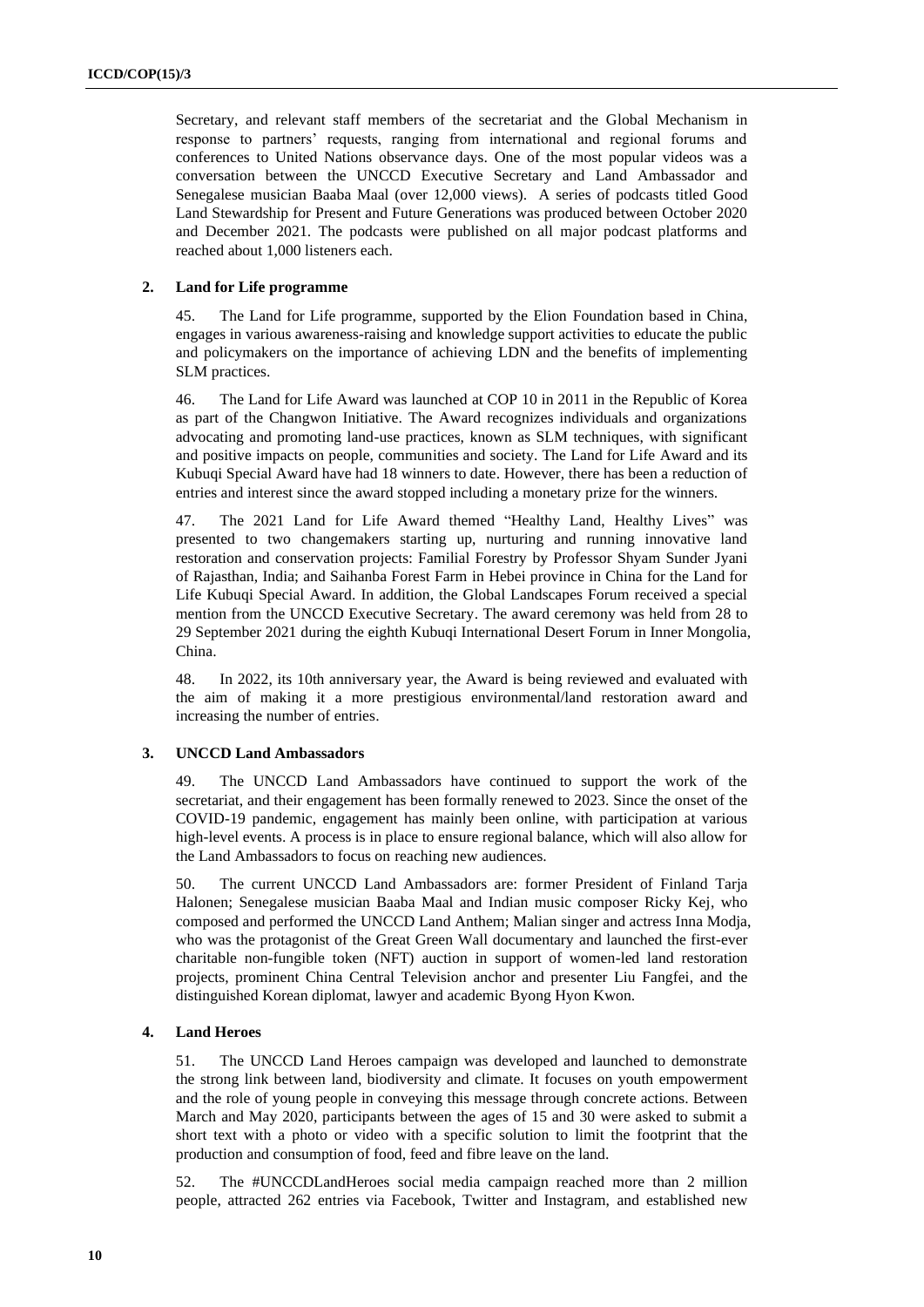relationships with influencers and young activists to further support the UNCCD youth engagement efforts. Nine finalists were shortlisted with the winner, Ciencia Mágica, founded by Alondra Jazmín Fraustro Cardiel and Silvia Alejandra Lara Valdez in Mexico, being awarded a USD 500 cash prize for an outstanding project with significant outreach capacity, to invest in implementing the impactful and scalable action by the end of 2021. The next cohort of Land Heroes will be selected and announced at COP 15.

#### **5. Youth Webinars**

53. The partnership with Deutsche Welle identified young people as a key audience with interest in sustainable land use technologies that could transform agriculture. From November 2020 to December 2021, the Secretariat organized and facilitated four global webinars on the topic of land-based jobs for youth. This activity has marked an important step in strengthening youth engagement in the Convention, with each webinar reaching between 1.5 to 5 million people.

54. The purpose of the webinar series was to inspire young people to create sustainable jobs and entrepreneurship in the land sector and find creative solutions for a strong post-COVID-19 recovery. The interactive webinars also aimed to gather the key priorities and messages from young people on land, climate, and biodiversity for delivery at the forthcoming policy forums, including at COPs of the Rio conventions.

55. The webinars addressed issues of concern to youth in all regions, while three focused on specific regions: Africa, Asia, and Latin America and the Caribbean. The last webinar featured a global panel and was conducted in all United Nations languages. Speakers came from both the policy and implementation communities, with a majority of the latter being young people. Podcasts with some of the speakers are being produced on an ongoing basis to increase reach through social media.

#### **6. Publications and information dissemination**

56. Twelve public information products were developed during the reporting period. This included a series of knowledge products on LDN, jointly produced with the Global Mechanism and FAO, to support countries towards setting and achieving their voluntary LDN targets. In collaboration with FAO, the Global Water Partnership and the World Meteorological Organization publications with policy recommendations were developed on the topic of drought. A policy document in support of the global response to COVID-19 was developed in 2020. "The Great Green Wall: Implementation Status and Way Ahead to 2030" was the most downloaded of the information products, with over 5,000 downloads.

57. The UNCCD News Alert – an update of the materials published on the UNCCD website – is sent out biweekly to approximately 33,000 subscribers. This constitutes a 10 per cent increase coming from scientists and youth compared to the previous number of 30,000 subscribers.

58. The library focused on the distribution of online reference content and thematic library pages as the COVID-19 pandemic limited distribution of hard copies. The Knowledge Hub, the e-library catalogue and the thematic pages are among the most visited resources on the UNCCD website, indicating the high interest of the visitors in knowledge resources related to DLDD.

#### **7. Rio Conventions Pavilion and exhibition**

59. Inaugurated in Nagoya, Japan at the CBD COP 10 in 2010, the Rio Conventions Pavilion (RCP) is a collaborative platform that promotes synergies among the Rio conventions at the implementation level and showcases activities that link biodiversity conservation and sustainable use, SLM and efforts to combat desertification, and climate change mitigation and adaptation. Detailed information on the RCP is available to the public on the website [<www.riopavilion.org>](http://www.riopavilion.org/).

60. The fourteenth edition of the RCP was held during COP 14 in New Delhi, India, in 2019. The RCP programme covered a range of cross-cutting issues under the overarching theme of "Share. Learn. Inspire." It provided a platform to inspire and facilitate information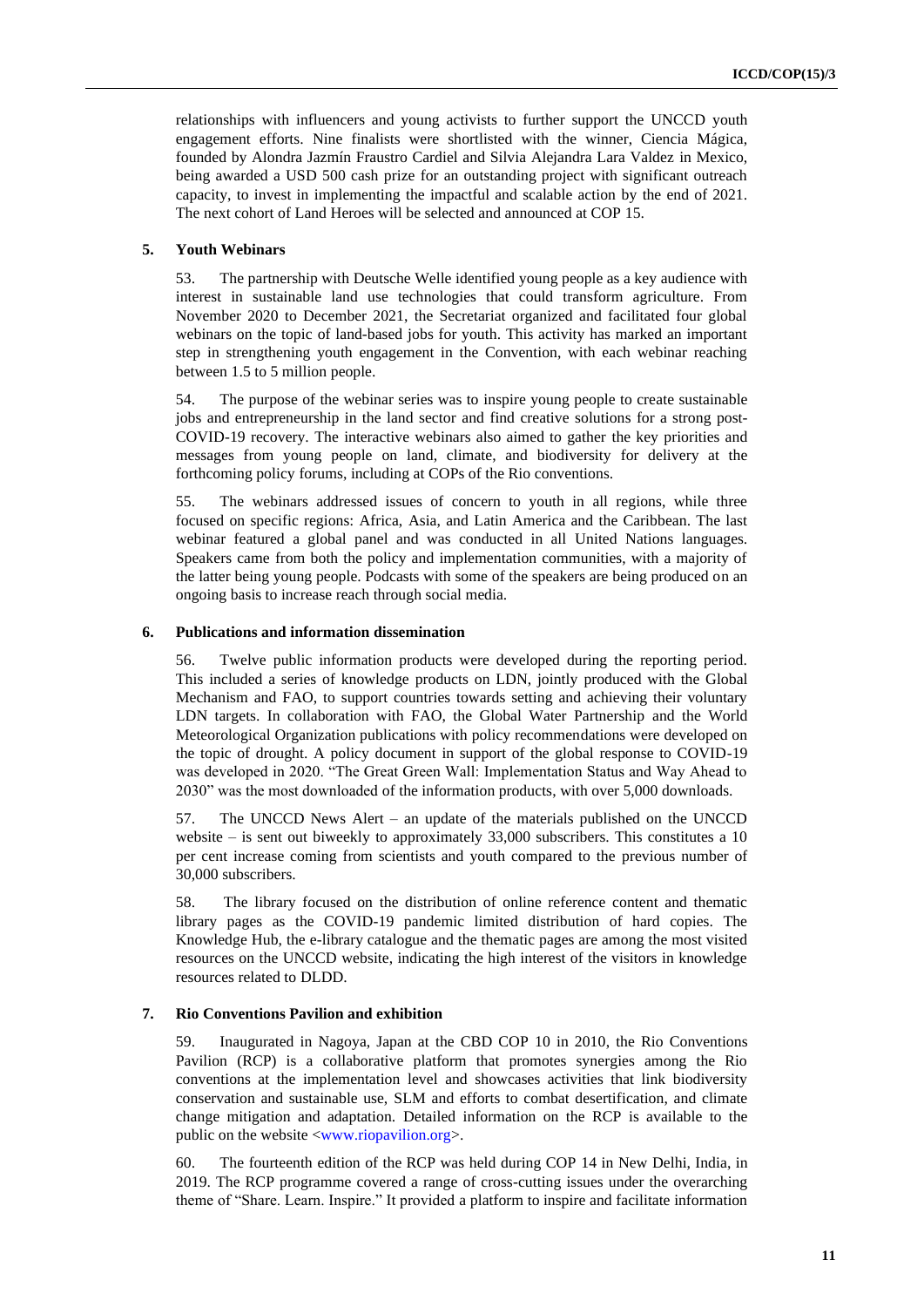exchange among various stakeholders, including policymakers, scientific experts, field practitioners and local communities. Deliberations on several issues related to combating desertification were intended to demonstrate the importance of a management approach that prioritizes prevention over recovery, complete the shift to a new paradigm – from reaction to resilience – and forge understanding and cohesion between local and global organizations, including the private sector. The Government of India contributed a significant amount of in-kind support for hosting the RCP: construction, equipment, transportation for delegates and provision of additional office space. Aside from contributions from core partners, the Global Environment Facility (GEF) contributed cash funds as the core partner of the RCP.

61. At the UNFCCC COP 26, the RCP was hosted by the GEF. With GEF support, the three secretariats organized a streamlined version of the Pavilion, with a total of seven hybrid sessions, including a High-Level Session, to highlight the complementarity of the three processes in issues related to human health, ecosystems restoration, food systems and the need for a synergistic outlook on finance for national implementation.

## **III. Focus of the next biennium (2022–2023)**

62. All activities under the communication plan are designed to assist UNCCD Parties and stakeholders in implementing the UNCCD 2018–2030 Strategic Framework in its entirety and achieving their ambitions for the achievement of LDN and drought resilience. This will remain the primary goal in the implementation of the plan during the next biennium.

63. The United Nations Decade on Ecosystem Restoration 2021–2030 presents a unique opportunity to clearly position SLM at the heart of the interconnected challenges of climate change and biodiversity loss and further strengthen the linkages among Rio conventions and build new partnerships with key stakeholders within and outside of the United Nations system.

64. The communication activities for the next biennium aim to strengthen the UNCCD brand through an integrated approach involving all UNCCD stakeholders across various communication platforms, complemented by cohesive and convincing messages backed by sound scientific evidence that highlights the benefits of productive land for achieving the SDGs. For this, the secretariat will work closely with Parties and other stakeholders to develop a range of materials that can be adapted to the regional and national context.

65. Consistent with the UNCCD 2018–2030 Strategic Framework and building on communications work to date, including the outcomes of the UNCCD branding process, its new website and digital strategy, as well as ongoing and planned outreach programmes and campaigns, the focus in the next biennium will be on:

(a) Aligning UNCCD Parties and stakeholders around a consistent and inspiring narrative on the importance of SLM, its contribution to addressing the interconnected challenges of climate change and biodiversity loss, and its central and catalytic role for the achievement of the SDGs;

(b) Developing and implementing impactful campaigns that highlight successes by UNCCD Parties and stakeholders in the implementation of the Convention, including atscale restoration initiatives such as the Great Green Wall; underscore the urgency of addressing DLDD as well as the environmental, human and economic costs of inaction; and position LDN as a critical yet achievable objective in the context of the SDGs;

Leveraging key opportunities to place land issues high on the global agenda and reach new audiences, with particular focus on leading the annual observance of the Desertification and Drought Day; further increasing the impact of outreach programmes such as the Rio Conventions Pavilion and Land for Life; as well as actively contributing to the implementation of the United Nations Decade of Ecosystem Restoration (2021–2030);

(d) Strengthening partnerships and capacity for raising visibility of land issues and positioning UNCCD as a go-to authoritative source of information on these issues with